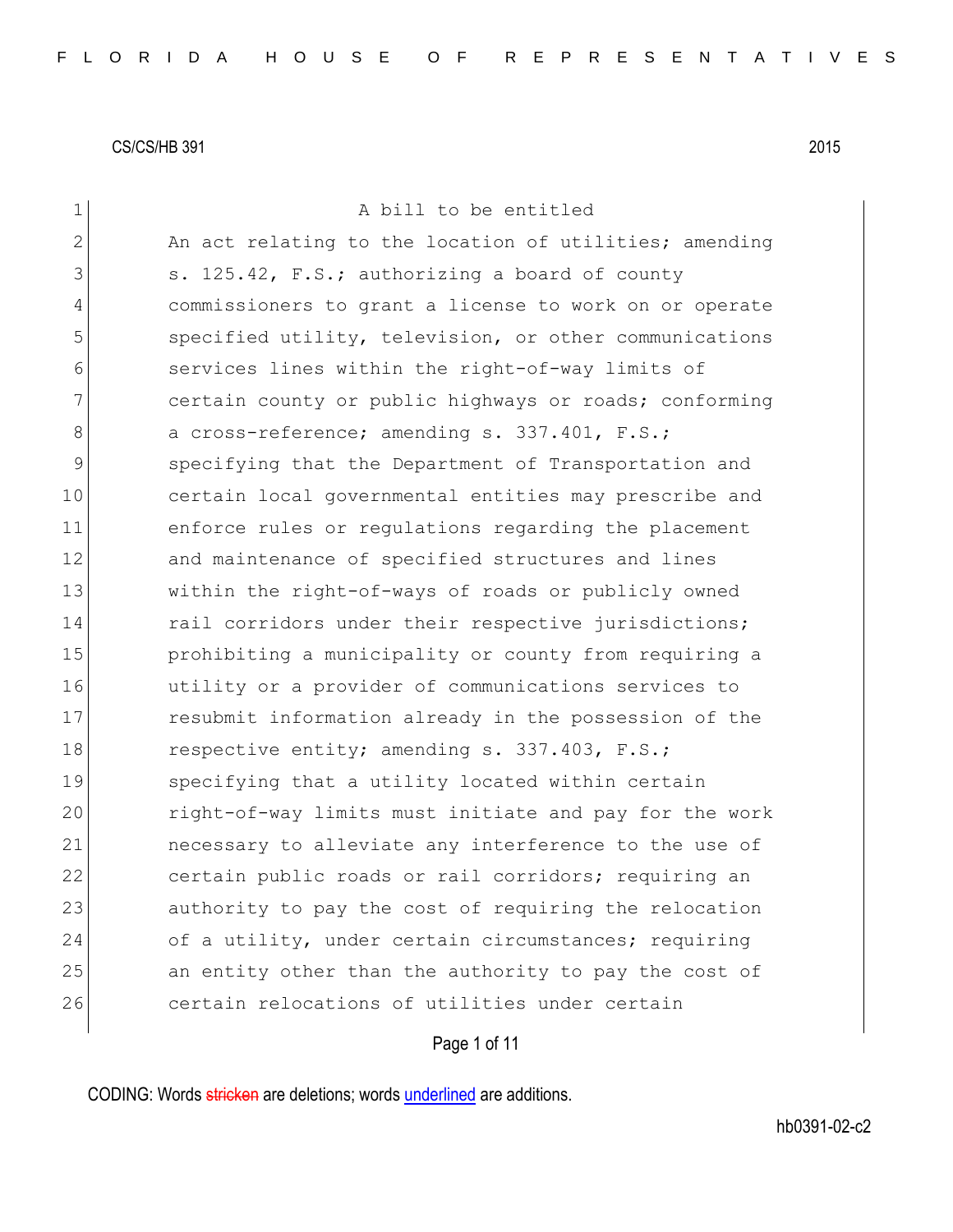27 circumstances; requiring an authority to pay the cost 28 of utility work required to eliminate unreasonable 29 interference within certain existing utility 30 easements; providing an effective date. 31 32 Be It Enacted by the Legislature of the State of Florida: 33 34 Section 1. Section 125.42, Florida Statutes, is amended to 35 read: 36 125.42 Water, sewage, gas, power, telephone, other 37 utility, and television lines within the right-of-way limits of  $38$  along county roads and highways.-39 (1) The board of county commissioners, with respect to 40 property located without the corporate limits of any 41 municipality, is authorized to grant a license to any person or 42 private corporation to construct, maintain, repair, operate, and 43 remove lines for the transmission of water, sewage, gas, power, 44 telephone, other public utilities, and television, or other 45 communications services within the right-of-way limits of under, 46 on, over, across and along any county highway or any public road 47 or highway acquired by the county or public by purchase,  $q$ ift, 48 devise, dedication, or prescription. However, the board of 49 county commissioners shall include in any instrument granting 50 such license adequate provisions: 51 (a) To prevent the creation of any obstructions or 52 conditions which are or may become dangerous to the traveling

Page 2 of 11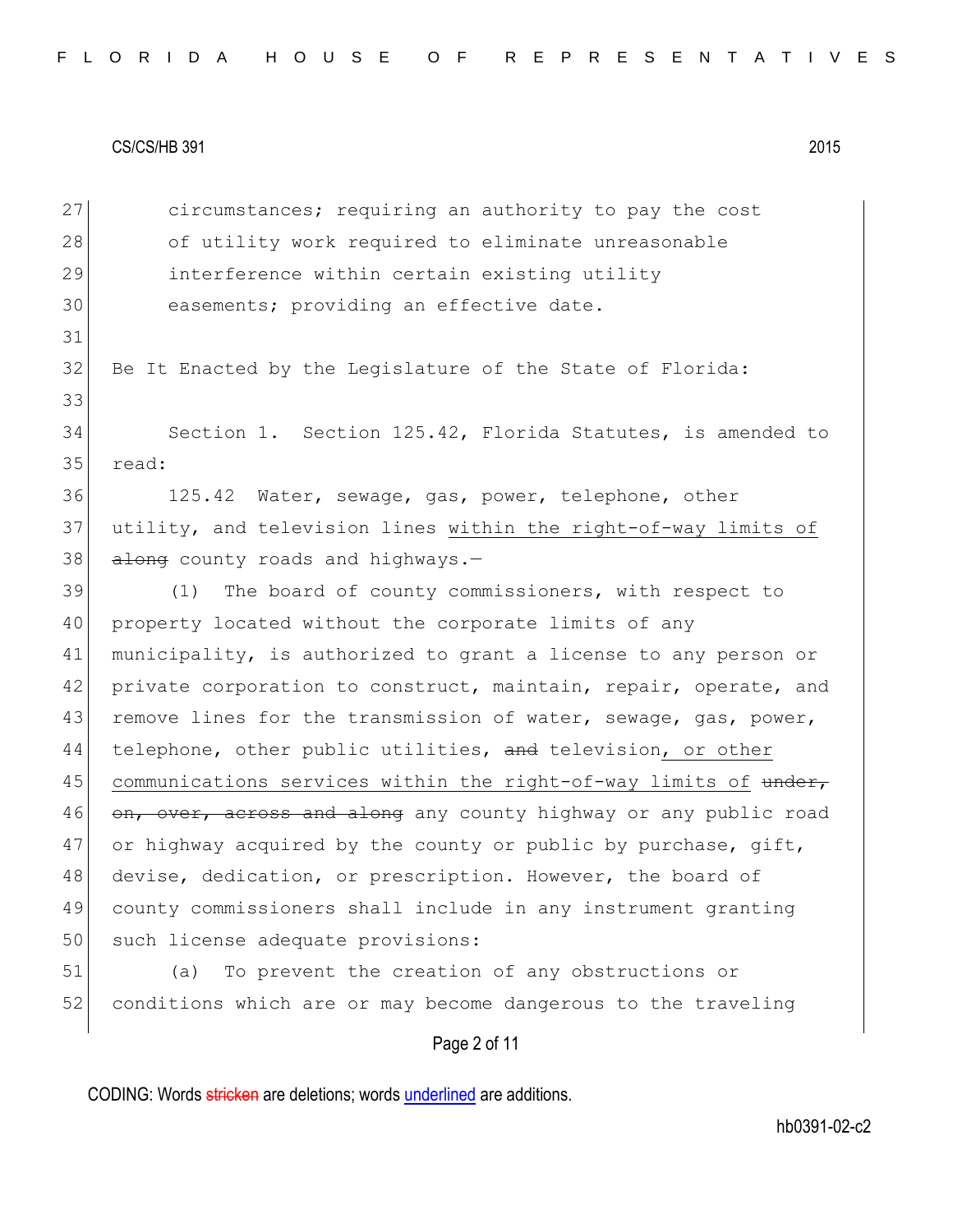53 public;

54 (b) To require the licensee to repair any damage or injury 55 to the road or highway by reason of the exercise of the 56 privileges granted in any instrument creating such license and 57 to repair the road or highway promptly, restoring it to a 58 condition at least equal to that which existed immediately prior 59 to the infliction of such damage or injury;

60 (c) Whereby the licensee shall hold the board of county 61 commissioners and members thereof harmless from the payment of 62 any compensation or damages resulting from the exercise of the 63 privileges granted in any instrument creating the license; and

64 (d) As may be reasonably necessary, for the protection of 65 the county and the public.

66 (2) A license may be granted in perpetuity or for a term 67 of years, subject, however, to termination by the licensor, in 68 the event the road or highway is closed, abandoned, vacated, 69 discontinued, or reconstructed.

70 (3) The board of county commissioners is authorized to 71 grant exclusive or nonexclusive licenses for the purposes stated 72 herein for television.

73 (4) This law is intended to provide an additional method 74 for the granting of licenses and shall not be construed to 75 repeal any law now in effect relating to the same subject.

76 (5) In the event of widening, repair, or reconstruction of 77 any such road, the licensee shall move or remove such water, 78 sewage, gas, power, telephone, and other utility lines and

Page 3 of 11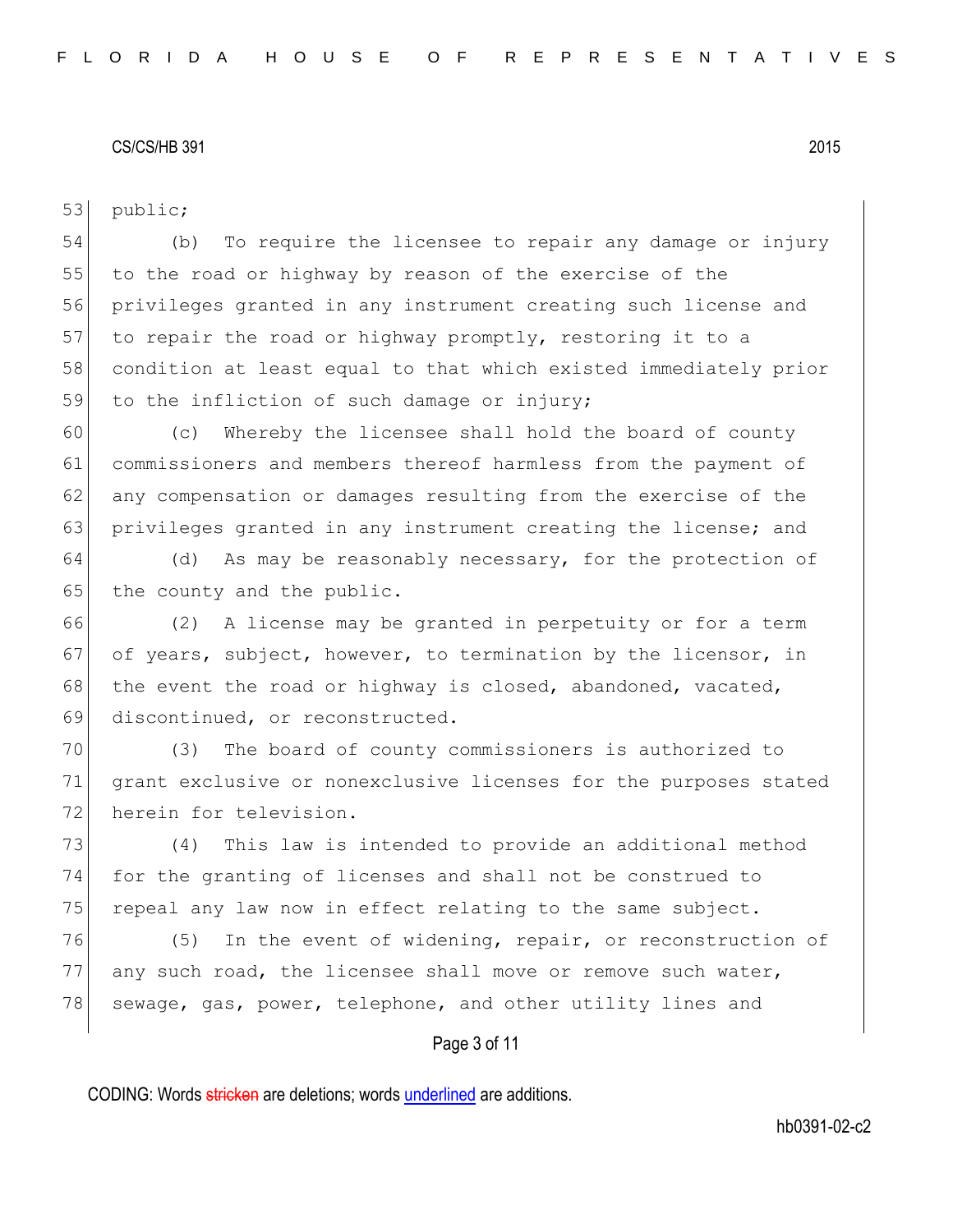79 television lines at no cost to the county should they be found 80 by the county to be unreasonably interfering, except as provided 81 in s. 337.403(1)(d)-(j) <del>s. 337.403(1)(d)-(i)</del>.

82 Section 2. Paragraph (a) of subsection (1), subsection 83  $(2)$ , and paragraph (b) of subsection (3) of section 337.401, 84 Florida Statutes, are amended to read:

85 337.401 Use of right-of-way for utilities subject to 86 regulation; permit; fees.-

87 (1)(a) The department and local governmental entities, 88 referred to in this section and ss. 337.402, 337.403, and 89 337.404 ss. 337.401-337.404 as the "authority," that have 90 jurisdiction and control of public roads or publicly owned rail 91 corridors are authorized to prescribe and enforce reasonable 92 rules or regulations with reference to the placing and 93 maintaining within the right-of-way limits of  $\frac{1}{\text{ch}(\alpha)}$  across, or 94 on any road or publicly owned rail corridors under their 95 respective jurisdictions any electric transmission, telephone, 96 telegraph, or other communications services lines; pole lines; 97 poles; railways; ditches; sewers; water, heat, or gas mains; 98 pipelines; fences; gasoline tanks and pumps; or other structures 99 referred to in this section and ss. 337.402, 337.403, and 100 337.404 as the "utility." The department may enter into a 101 permit-delegation agreement with a governmental entity if 102 issuance of a permit is based on requirements that the 103 department finds will ensure the safety and integrity of 104 facilities of the Department of Transportation; however, the

# Page 4 of 11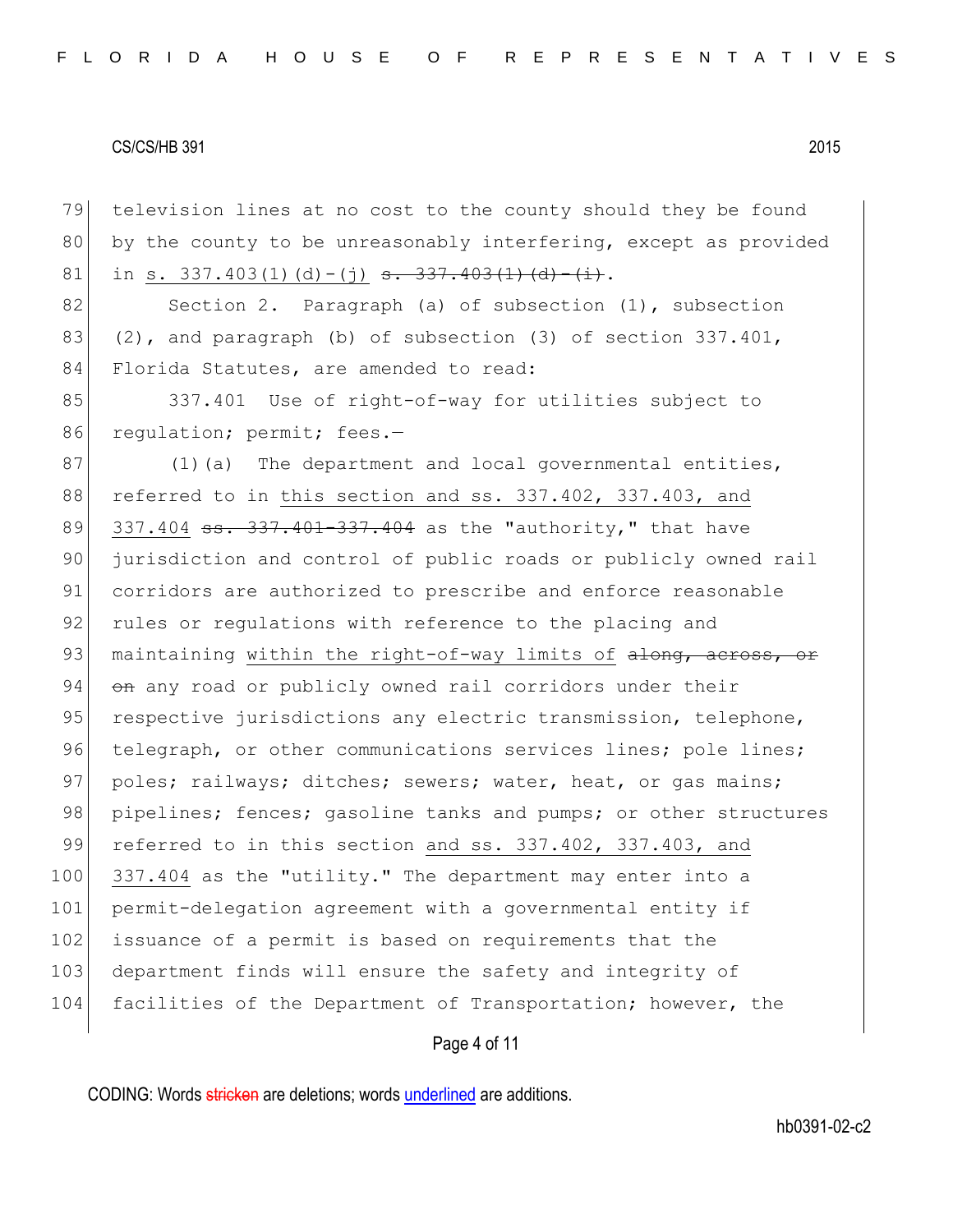105 permit-delegation agreement does not apply to facilities of 106 electric utilities as defined in s. 366.02(2).

107 (2) The authority may grant to any person who is a 108 resident of this state, or to any corporation which is organized 109 under the laws of this state or licensed to do business within 110 this state, the use of a right-of-way for the utility in 111 accordance with such rules or regulations as the authority may 112 adopt. No utility shall be installed, located, or relocated 113 unless authorized by a written permit issued by the authority. 114 However, for public roads or publicly owned rail corridors under 115 the jurisdiction of the department, a utility relocation 116 schedule and relocation agreement may be executed in lieu of a 117 written permit. The permit shall require the permitholder to be 118 responsible for any damage resulting from the issuance of such 119 permit. In exercising its authority over a utility, a 120 municipality or county may not require a utility to resubmit 121 information already in the possession of the municipality or 122 county. The authority may initiate injunctive proceedings as 123 provided in s. 120.69 to enforce provisions of this subsection 124 or any rule or order issued or entered into pursuant thereto.  $125$  (3)

126 (b) Registration described in paragraph (a) does not 127 establish a right to place or maintain, or priority for the 128 placement or maintenance of, a communications facility in roads 129 or rights-of-way of a municipality or county. Each municipality 130 and county retains the authority to regulate and manage

# Page 5 of 11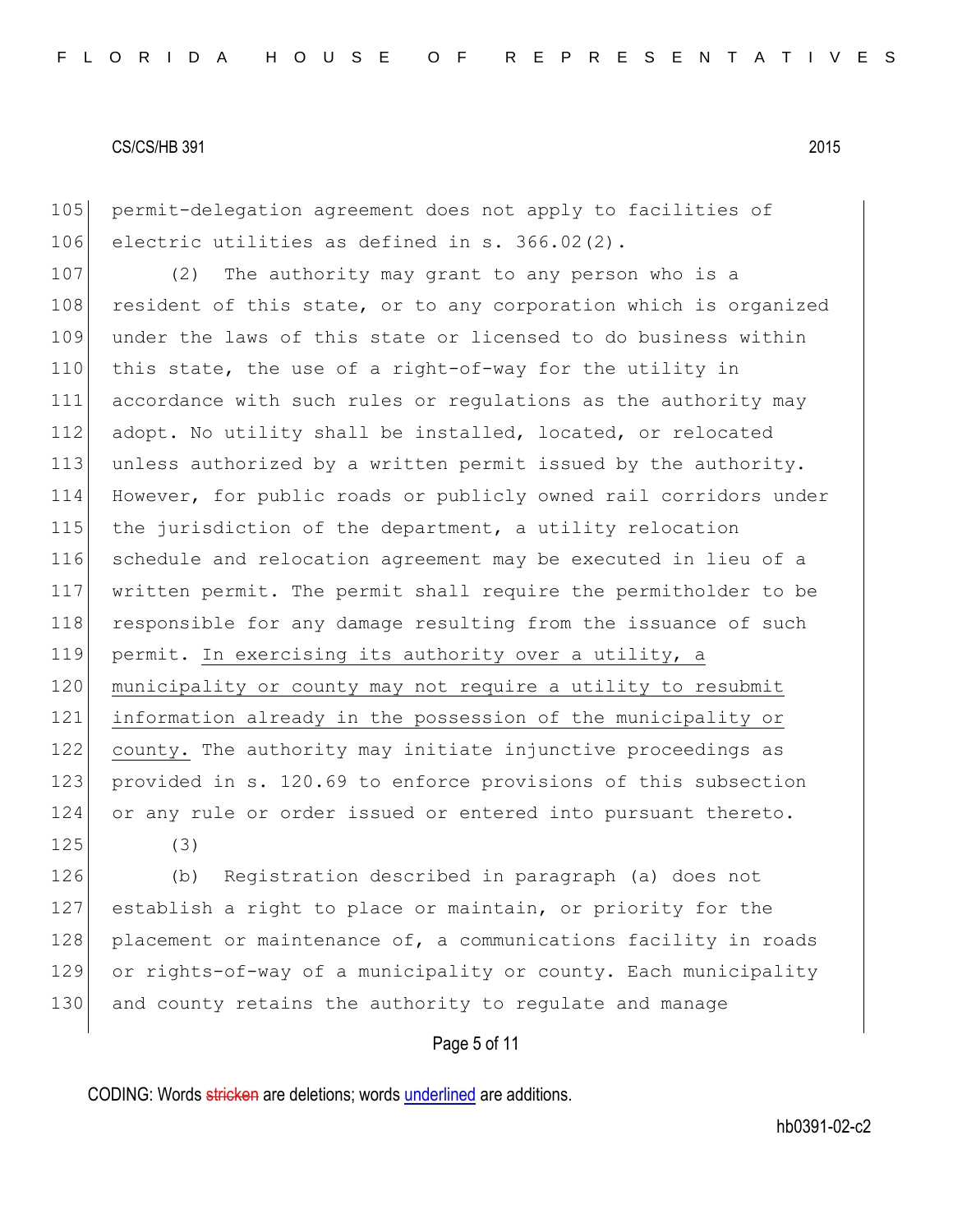131 municipal and county roads or rights-of-way in exercising its 132 police power. Any rules or regulations adopted by a municipality 133 or county which govern the occupation of its roads or rights-of-134 way by providers of communications services must be related to 135 the placement or maintenance of facilities in such roads or 136 rights-of-way, must be reasonable and nondiscriminatory, and may 137 include only those matters necessary to manage the roads or 138 rights-of-way of the municipality or county. In exercising its 139 authority over providers of communications services under this 140 section, a municipality or county may not require a provider of 141 communications services to resubmit information already in the 142 possession of the municipality or county or previously provided 143 to the municipality or county.

144 Section 3. Subsection (1) of section 337.403, Florida 145 Statutes, is amended to read:

146 337.403 Interference caused by utility; expenses.-

147 (1) If a utility that is within the right-of-way limits of 148 placed upon, under, over, or along any public road or publicly 149 owned rail corridor is found by the authority to be unreasonably 150 interfering in any way with the convenient, safe, or continuous 151 use, or the maintenance, improvement, extension, or expansion, 152 of such public road or publicly owned rail corridor, the utility 153 owner shall, upon 30 days' written notice to the utility or its 154 agent by the authority, initiate the work necessary to alleviate 155 the interference at its own expense except as provided in 156 paragraphs (a)-(j)  $\frac{a}{a}$  (i). The work must be completed within

Page 6 of 11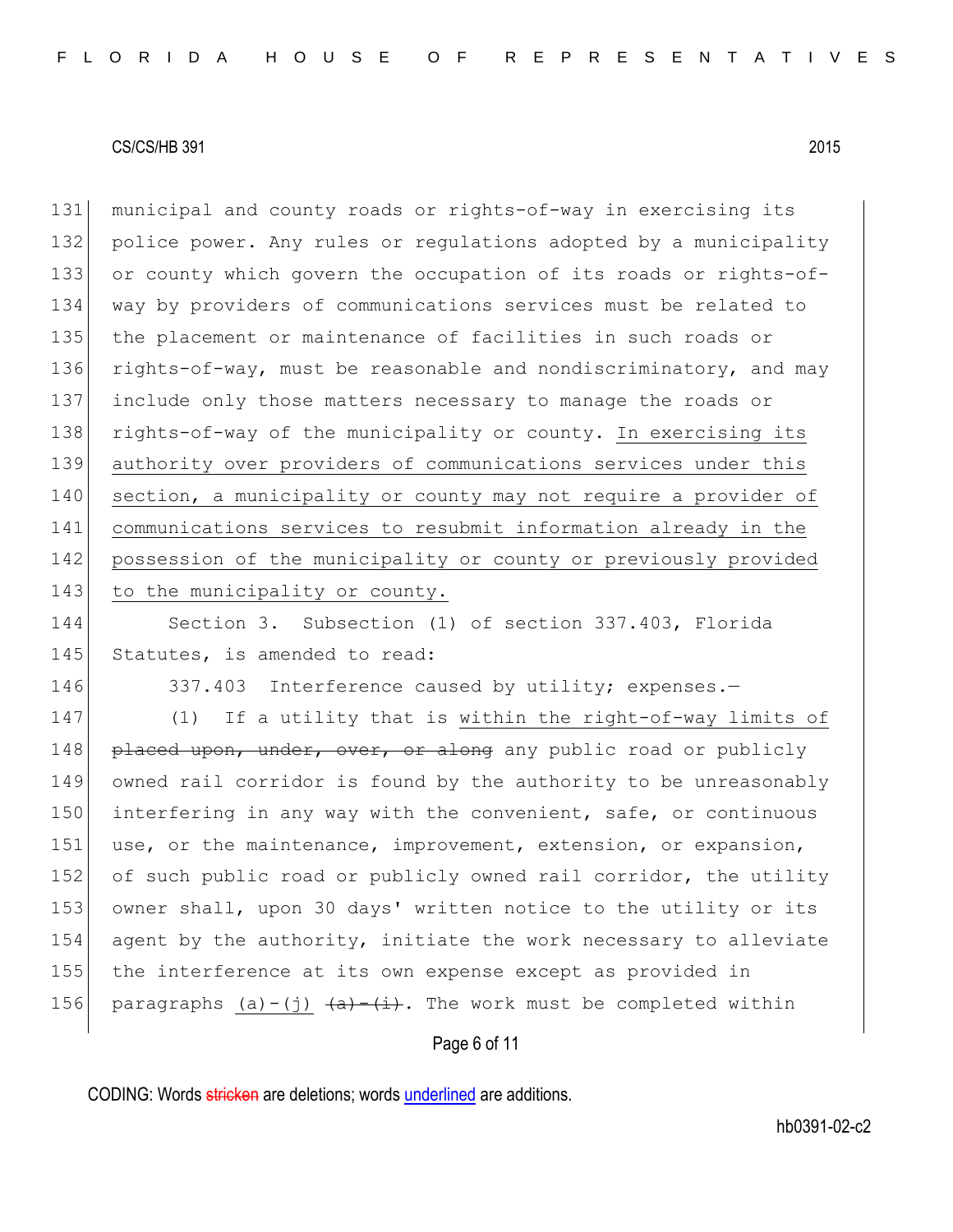157 such reasonable time as stated in the notice or such time as 158 agreed to by the authority and the utility owner. If an 159 authority requires the relocation of a utility for purposes not 160 described in this subsection, the authority shall bear the cost 161 of relocating the utility. If the relocation is required as a 162 condition or result of a project by an entity other than an 163 authority, the other entity shall bear the cost of relocating 164 the utility.

 (a) If the relocation of utility facilities, as referred to in s. 111 of the Federal-Aid Highway Act of 1956, Pub. L. No. 167 84-627, is necessitated by the construction of a project on the 168 federal-aid interstate system, including extensions thereof within urban areas, and the cost of the project is eligible and 170 approved for reimbursement by the Federal Government to the extent of 90 percent or more under the Federal Aid Highway Act, 172 or any amendment thereof, then in that event the utility owning 173 or operating such facilities shall perform any necessary work upon notice from the department, and the state shall pay the entire expense properly attributable to such work after deducting therefrom any increase in the value of a new facility and any salvage value derived from an old facility.

178 (b) When a joint agreement between the department and the 179 utility is executed for utility work to be accomplished as part 180 of a contract for construction of a transportation facility, the 181 department may participate in those utility work costs that 182 exceed the department's official estimate of the cost of the

Page 7 of 11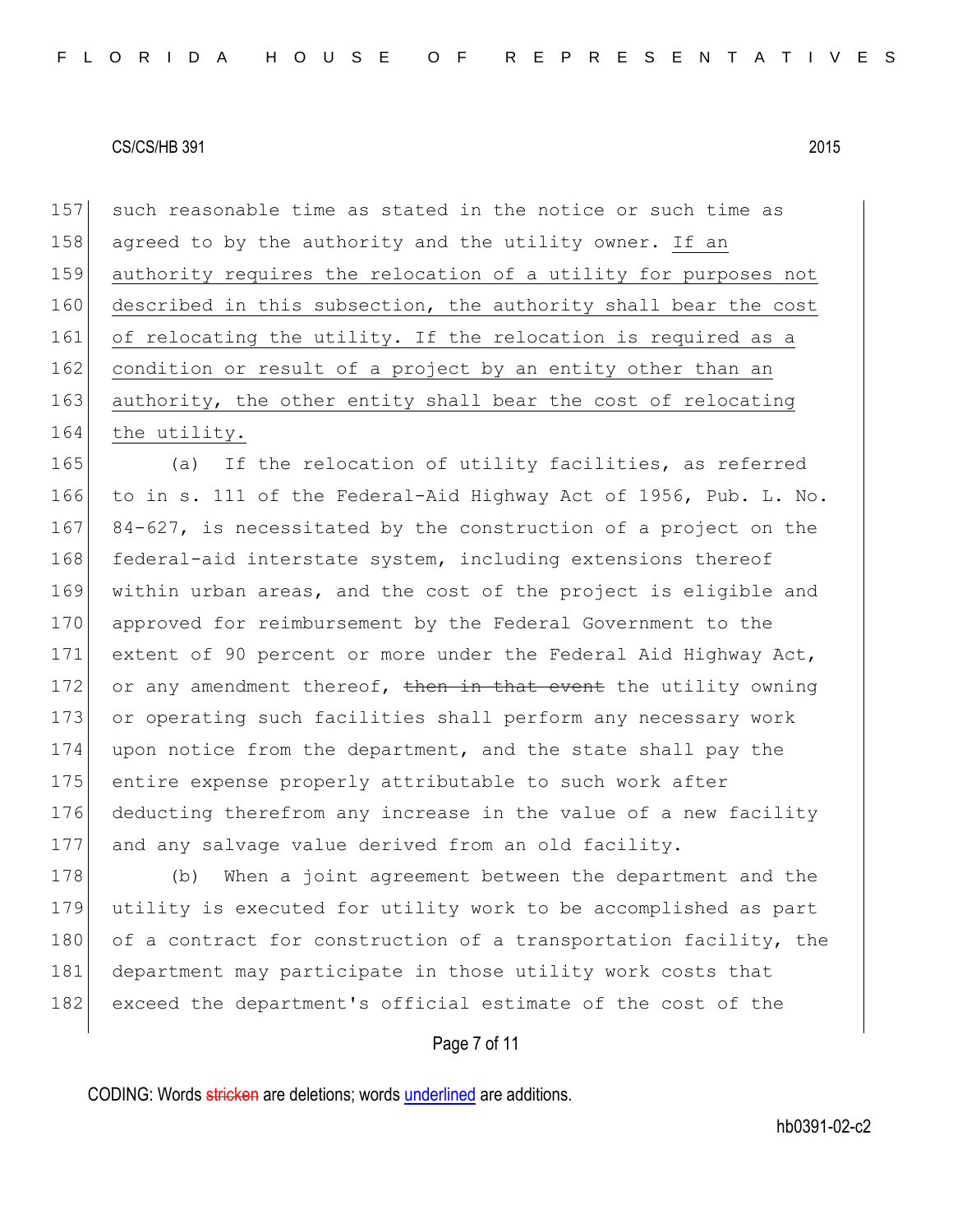183 work by more than 10 percent. The amount of such participation 184 is limited to the difference between the official estimate of 185 all the work in the joint agreement plus 10 percent and the 186 amount awarded for this work in the construction contract for 187 such work. The department may not participate in any utility 188 work costs that occur as a result of changes or additions during 189 the course of the contract.

190 (c) When an agreement between the department and utility 191 is executed for utility work to be accomplished in advance of a 192 contract for construction of a transportation facility, the 193 department may participate in the cost of clearing and grubbing 194 necessary to perform such work.

195 (d) If the utility facility was initially installed to 196 exclusively serve the authority or its tenants, or both, the 197 authority shall bear the costs of the utility work. However, the 198 authority is not responsible for the cost of utility work 199 related to any subsequent additions to that facility for the 200 purpose of serving others. For a county or municipality, if such 201 utility facility was installed in the right-of-way as a means to 202 serve a county or municipal facility on a parcel of property 203 adjacent to the right-of-way and if the intended use of the 204 county or municipal facility is for a use other than 205 transportation purposes, the obligation of the county or 206 municipality to bear the costs of the utility work shall extend 207 only to utility work on the parcel of property on which the 208 facility of the county or municipality originally served by the

# Page 8 of 11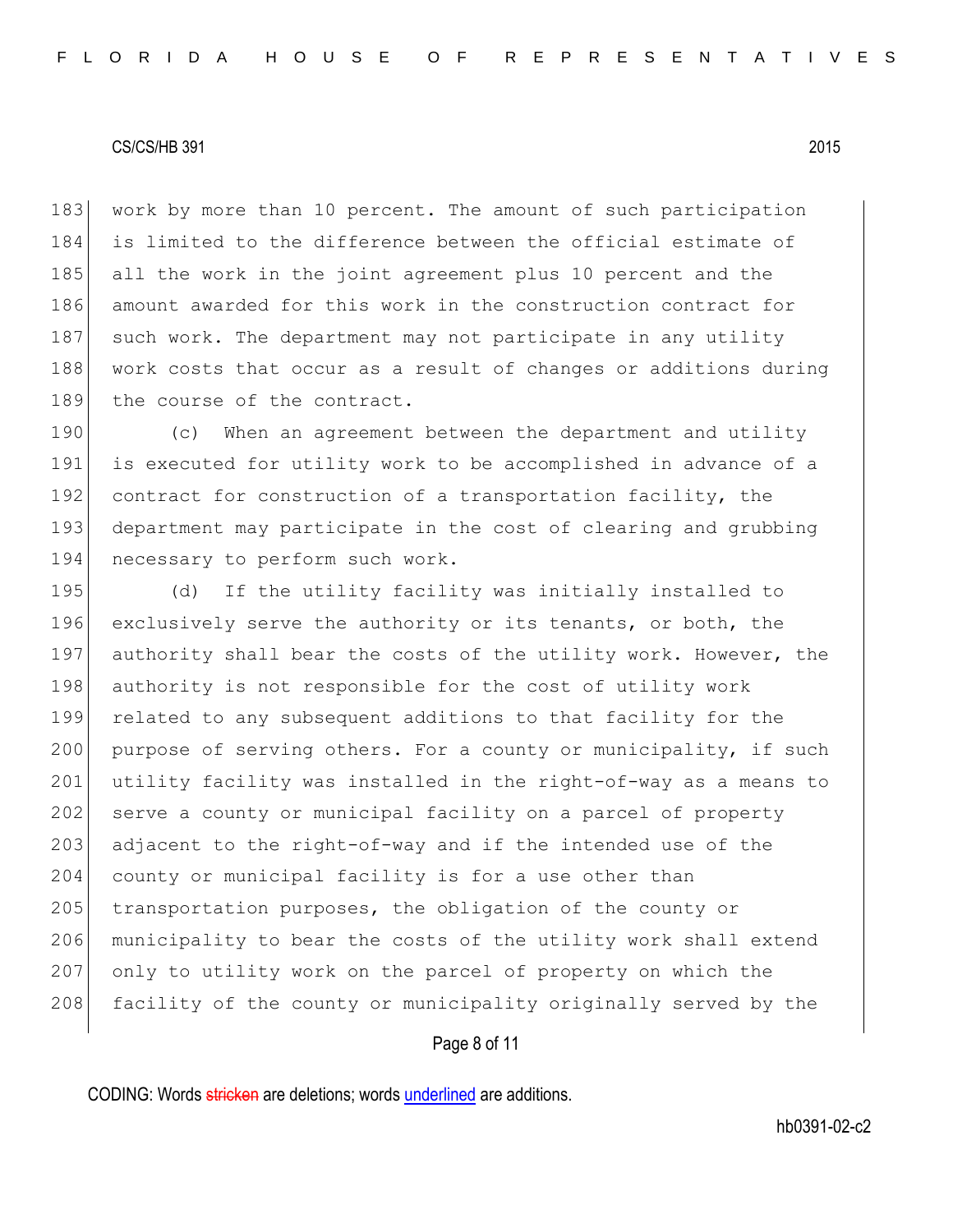209 utility facility is located.

210 (e) If, under an agreement between a utility and the 211 authority entered into after July 1, 2009, the utility conveys, 212 subordinates, or relinquishes a compensable property right to 213 the authority for the purpose of accommodating the acquisition 214 or use of the right-of-way by the authority, without the 215 agreement expressly addressing future responsibility for the 216 cost of necessary utility work, the authority shall bear the 217 cost of removal or relocation. This paragraph does not impair or 218 restrict, and may not be used to interpret, the terms of any 219 such agreement entered into before July 1, 2009.

220 (f) If the utility is an electric facility being relocated 221 underground in order to enhance vehicular, bicycle, and 222 pedestrian safety and in which ownership of the electric 223 facility to be placed underground has been transferred from a 224 private to a public utility within the past 5 years, the 225 department shall incur all costs of the necessary utility work.

 (g) An authority may bear the costs of utility work required to eliminate an unreasonable interference when the 228 utility is not able to establish that it has a compensable property right in the particular property where the utility is located if:

231 1. The utility was physically located on the particular 232 property before the authority acquired rights in the property; 233 2. The utility demonstrates that it has a compensable 234 property right in adjacent properties along the alignment of the

Page 9 of 11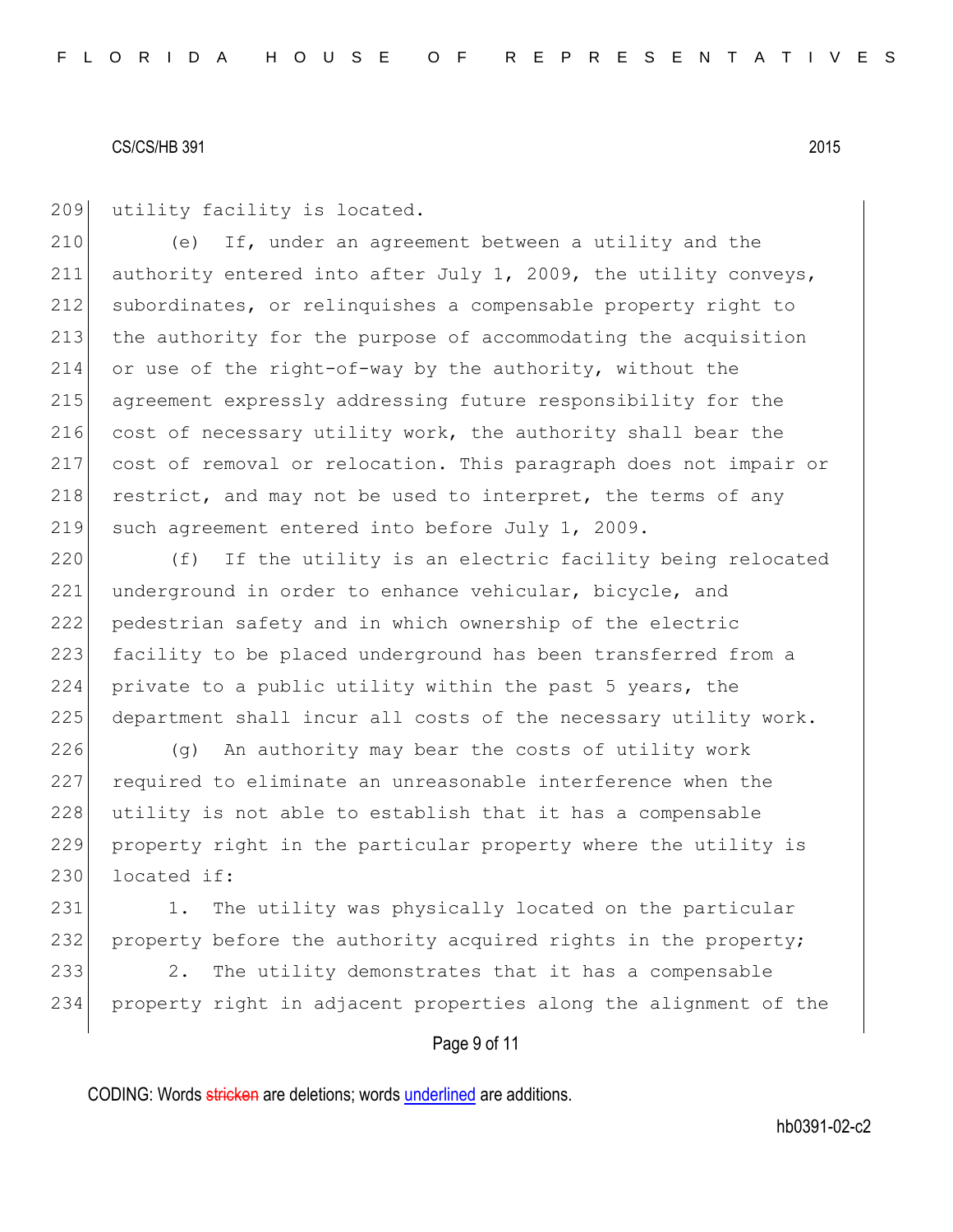235 utility or, after due diligence, certifies that the utility does 236 not have evidence to prove or disprove that it has a compensable 237 property right in the particular property where the utility is 238 located; and

239 3. The information available to the authority does not 240 establish the relative priorities of the authority's and the 241 utility's interests in the particular property.

242 (h) If a municipally owned utility or county-owned utility 243 is located in a rural area of critical economic concern, as 244 defined in s. 288.0656(2), and the department determines that 245 the utility is unable, and will not be able within the next  $10$ 246 years, to pay for the cost of utility work necessitated by a 247 department project on the State Highway System, the department 248 may pay, in whole or in part, the cost of such utility work 249 performed by the department or its contractor.

250 (i) If the relocation of utility facilities is 251 necessitated by the construction of a commuter rail service 252 project or an intercity passenger rail service project and the 253 cost of the project is eligible and approved for reimbursement 254 by the Federal Government, then in that event the utility owning 255 or operating such facilities located by permit on a department-256 owned rail corridor shall perform any necessary utility 257 relocation work upon notice from the department, and the 258 department shall pay the expense properly attributable to such 259 utility relocation work in the same proportion as federal funds 260 are expended on the commuter rail service project or an

# Page 10 of 11